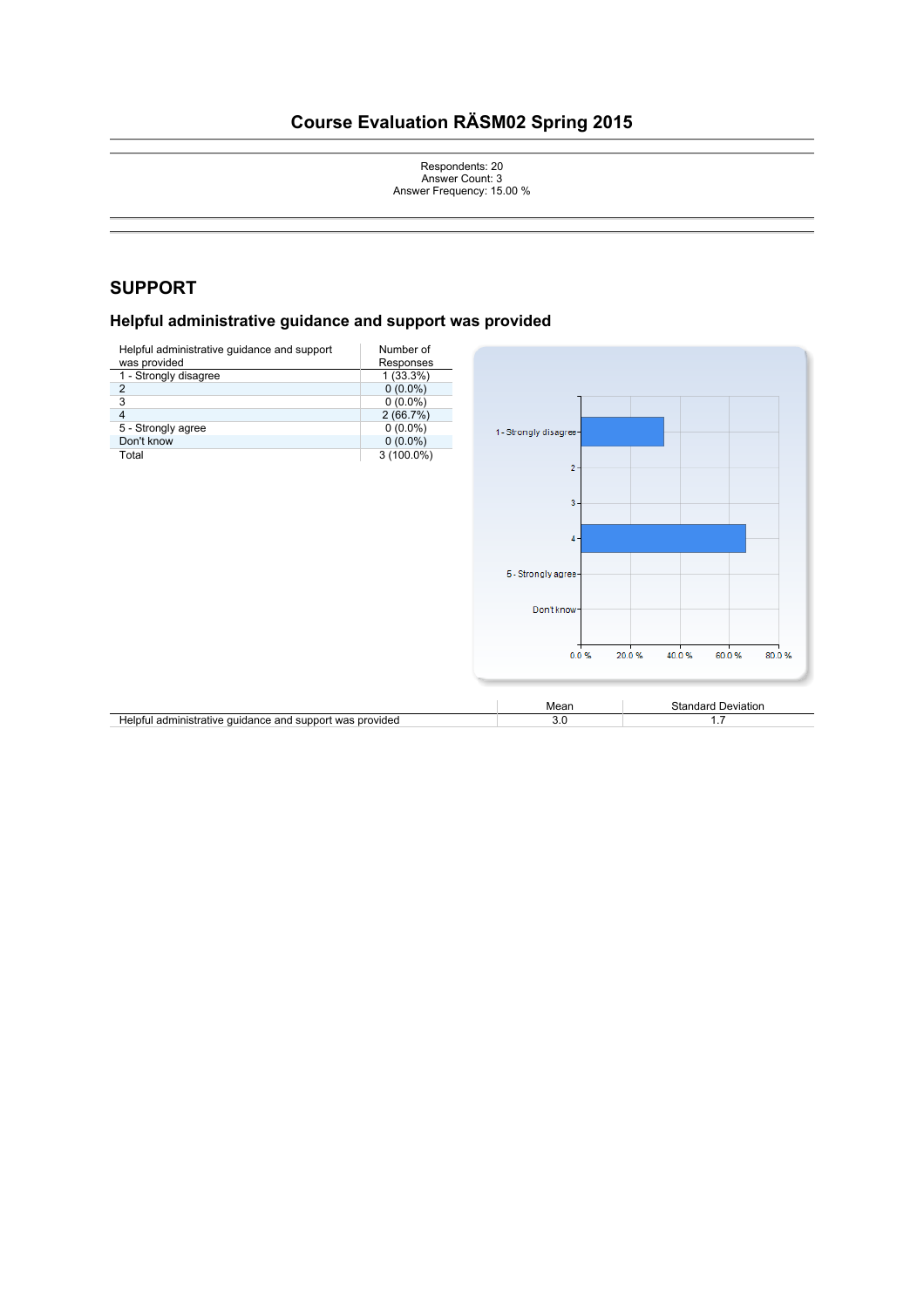#### **Helpful academic guidance and support was provided**



### **My supervisor on the course were helpful and supportive**

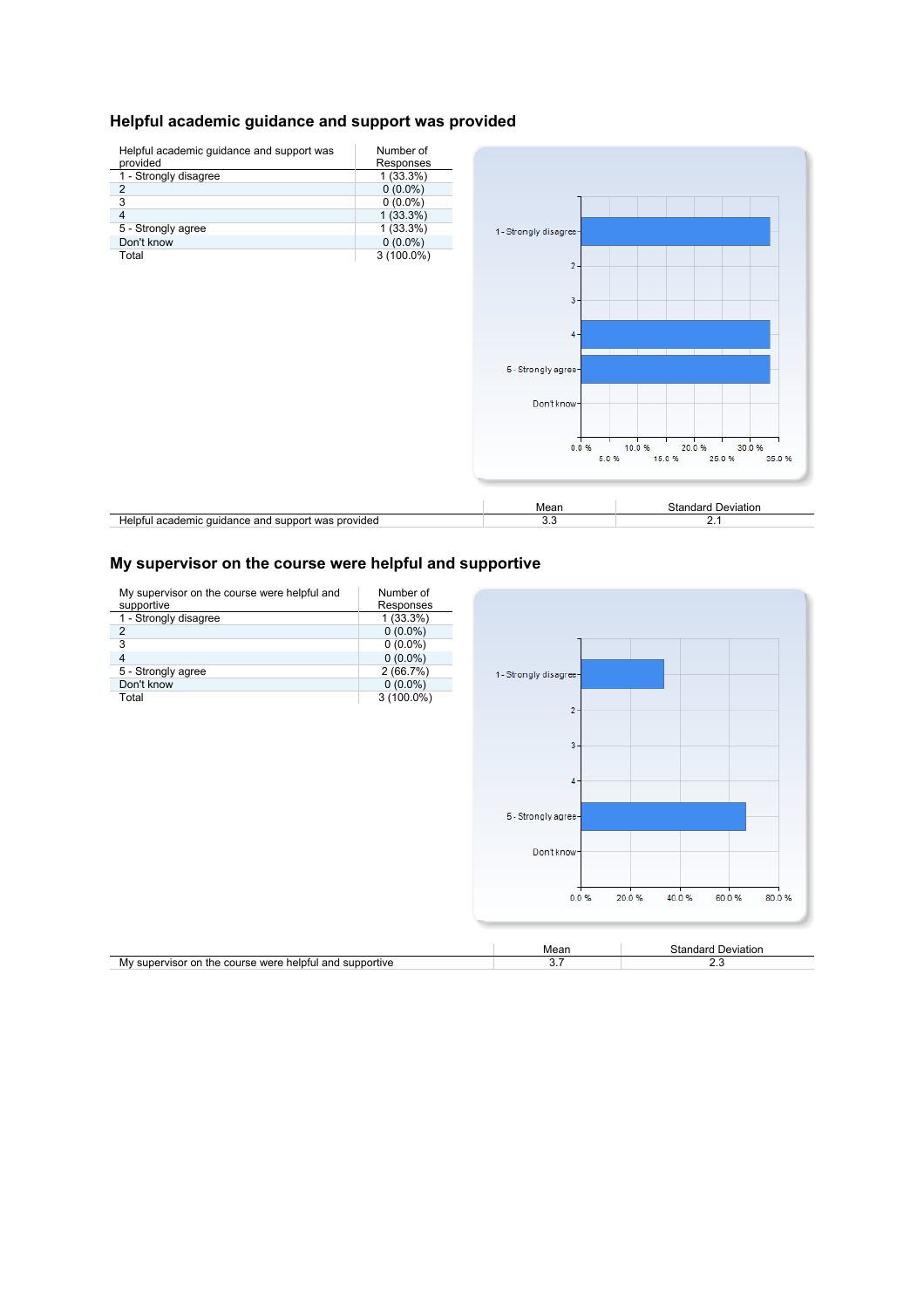#### **The time allocated for supervision was sufficient**



# **THESIS**

#### It was easy to understand what was expected of me when writing my thesis

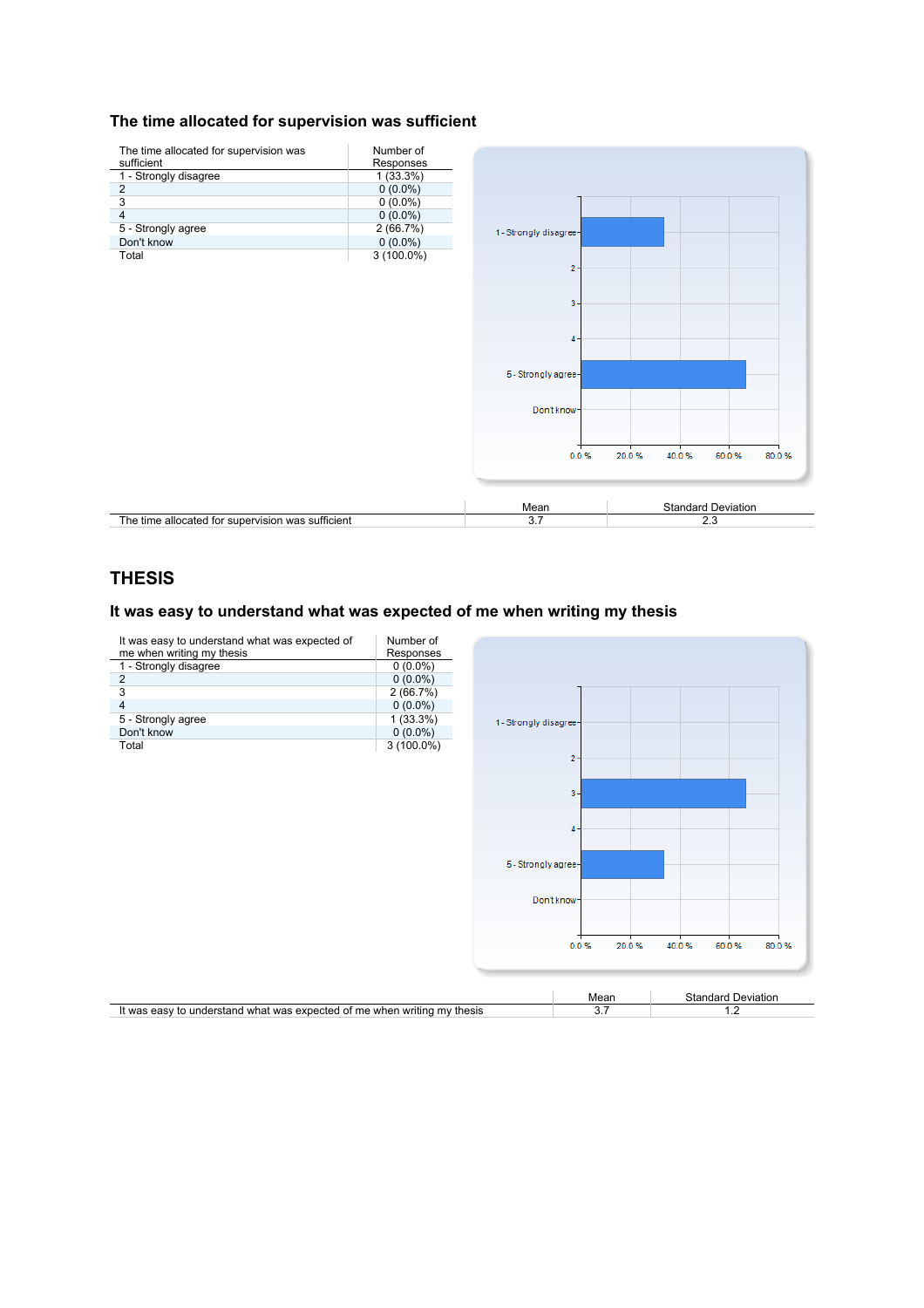#### **I was given appropriate guidance on how to execute my thesis**



#### **The time allotted for writing the thesis was reasonable**

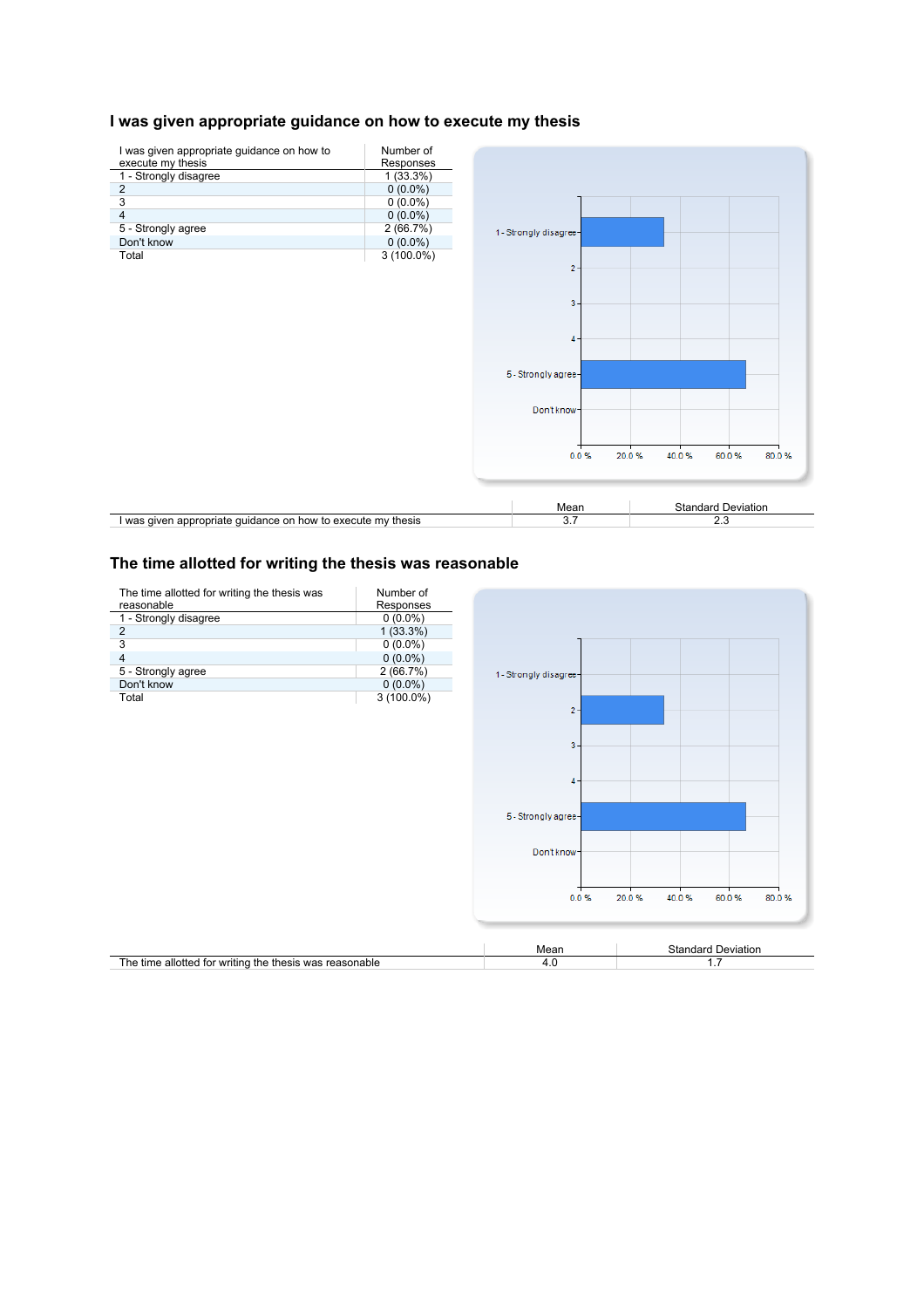#### **Writing the thesis was too challenging**



# **ASSESSMENT**

# **The assessment criteria ("Guidelines" folder in Luvit) were clear and issued in good time**

| The assessment criteria ("Guidelines" folder in Luvit)<br>were clear and issued in good time | Number of<br>Responses |                        |       |                           |
|----------------------------------------------------------------------------------------------|------------------------|------------------------|-------|---------------------------|
| 1 - Strongly disagree                                                                        | $0(0.0\%)$             |                        |       |                           |
| $\overline{2}$                                                                               | $0(0.0\%)$             |                        |       |                           |
| 3                                                                                            | $0(0.0\%)$             |                        |       |                           |
| $\overline{4}$                                                                               | 2(66.7%)               |                        |       |                           |
| 5 - Strongly agree                                                                           | $0(0.0\%)$             | 1 - Strongly disagree- |       |                           |
| Don't know                                                                                   | $1(33.3\%)$            |                        |       |                           |
| Total                                                                                        | $3(100.0\%)$           |                        |       |                           |
|                                                                                              |                        | $2 -$                  |       |                           |
|                                                                                              |                        |                        |       |                           |
|                                                                                              |                        | $3 -$                  |       |                           |
|                                                                                              |                        |                        |       |                           |
|                                                                                              |                        |                        |       |                           |
|                                                                                              |                        | $4 -$                  |       |                           |
|                                                                                              |                        |                        |       |                           |
|                                                                                              |                        |                        |       |                           |
|                                                                                              |                        | 5 - Strongly agree-    |       |                           |
|                                                                                              |                        |                        |       |                           |
|                                                                                              |                        | Don't know-            |       |                           |
|                                                                                              |                        |                        |       |                           |
|                                                                                              |                        |                        |       |                           |
|                                                                                              |                        |                        |       |                           |
|                                                                                              |                        | 0.0%                   | 20.0% | 40.0%<br>60.0%<br>80.0%   |
|                                                                                              |                        |                        |       |                           |
|                                                                                              |                        |                        |       |                           |
|                                                                                              |                        |                        | Mean  | <b>Standard Deviation</b> |
| The assessment criteria ("Guidelines" folder in Luvit) were clear and issued in good time    |                        |                        | 4.0   | 0.0                       |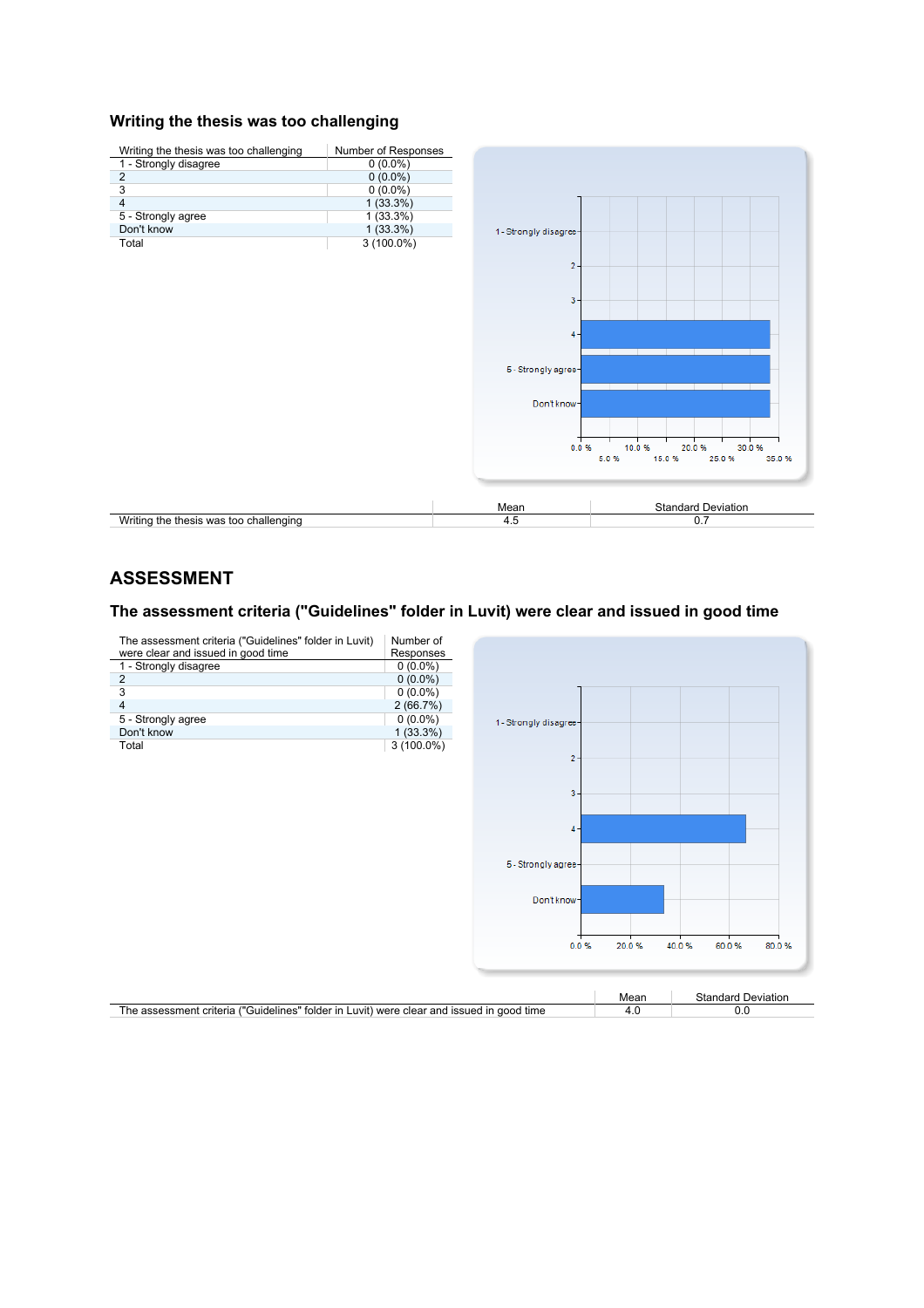

#### **I understood what was expected of me in terms of fulfilling the assessment criteria**

#### The assessment feedback (from supervisor and/or examiner) were provided in good time

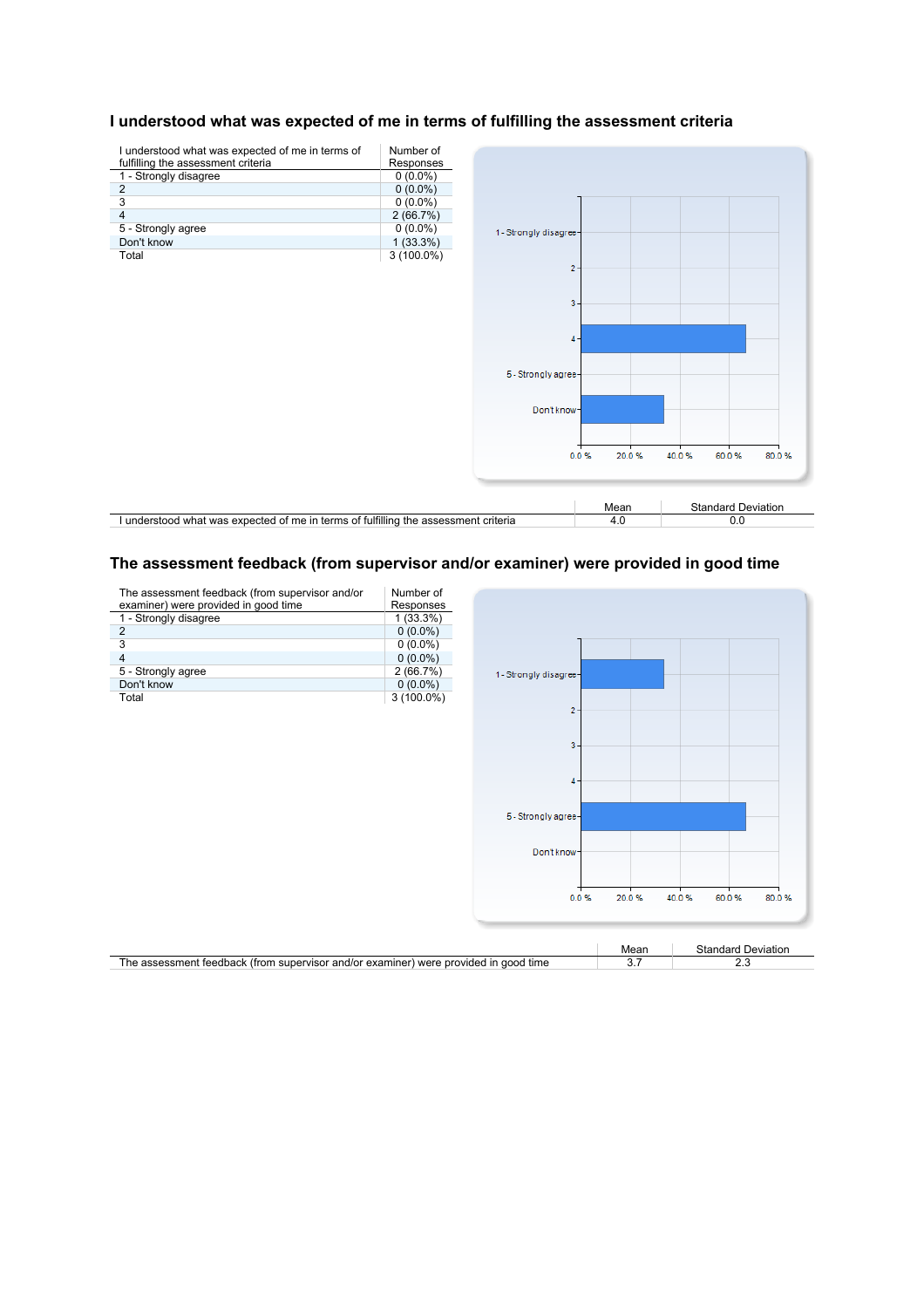



# **SYLLABUS**

#### **The syllabus was well adapted to the learning goals of the course**

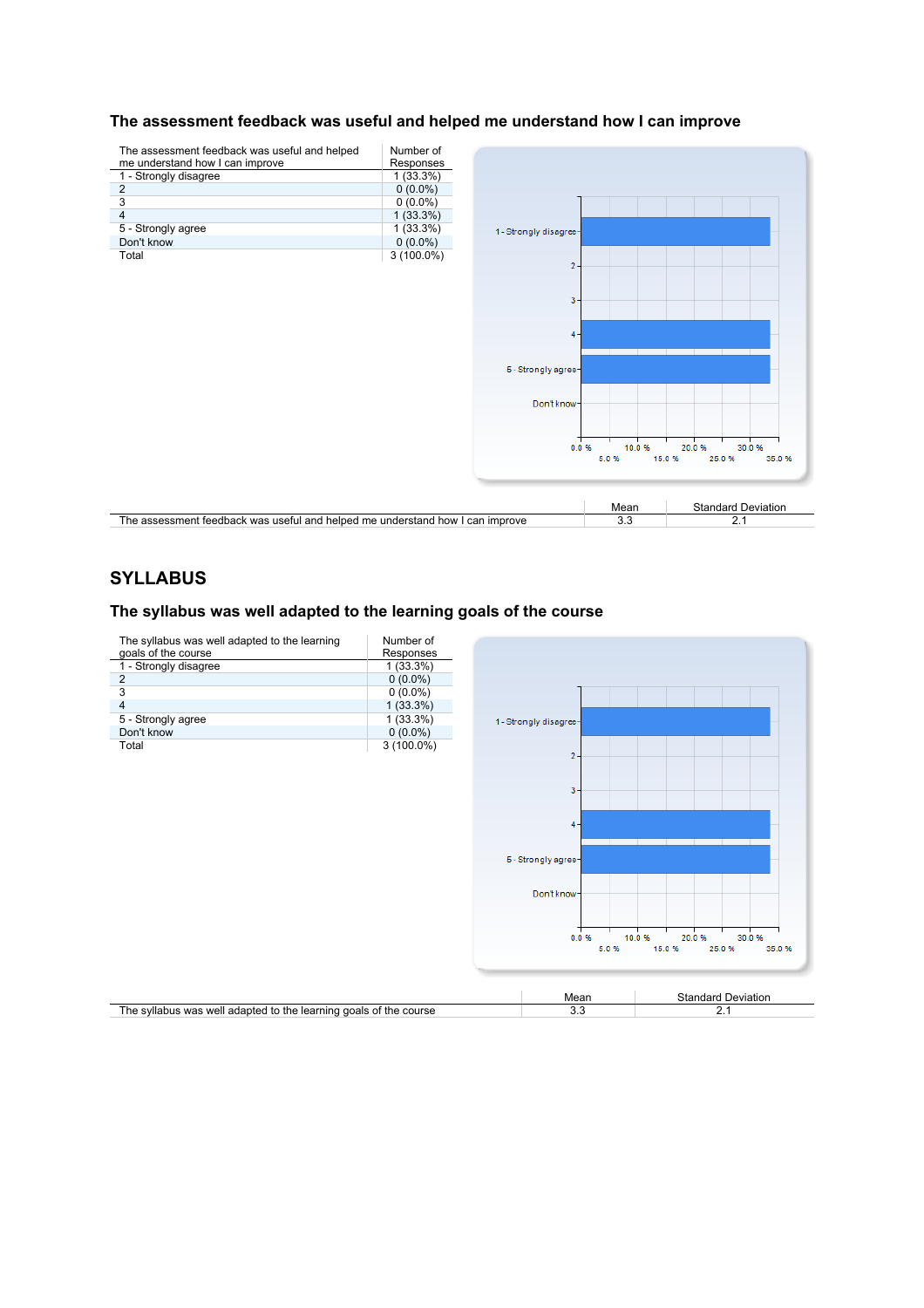#### **The syllabus provided a good overview of the thesis course**



# **I believe I have fulfilled the learning outcomes outlined in the syllabus**

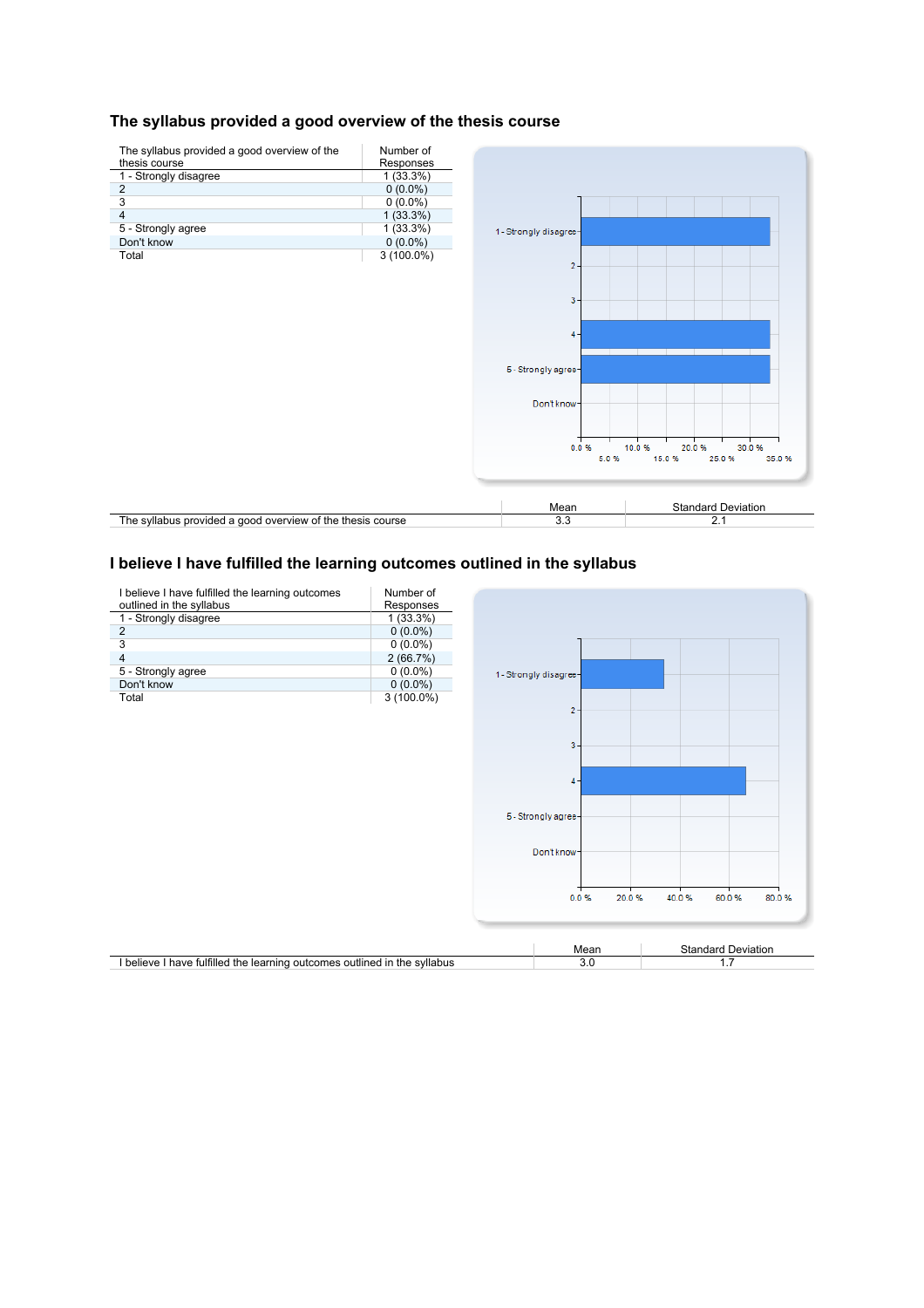# **ACCESS TO MATERIAL**

#### **Books, journals and other resources for your thesis were available in the library**



#### The library resources were of a good quality for the course



General comments on access to material:

Didn't have access to the physical library and many of the books weren't available online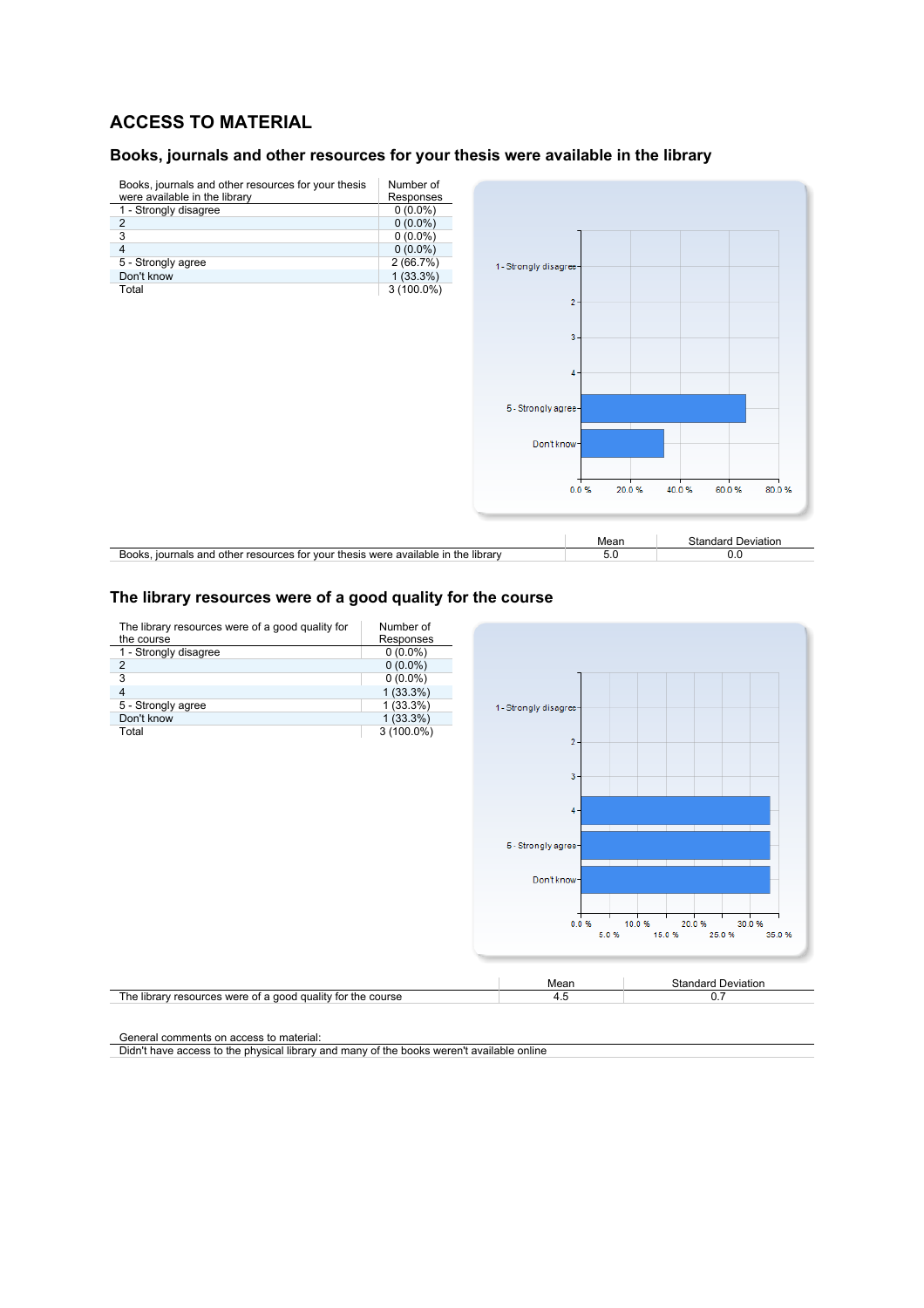

# **Approximately how much time per week did you spend on writing your thesis?**

# **Did you finish and submit your thesis by the original submission deadline?**



No, please give reason(s) as to why then continue to question #9

Due to work

Depression and have therefor asked to hand it in later/take a break from my studies

I asked for extension of deadline due to my job that didn;t allow me to work intensively before summer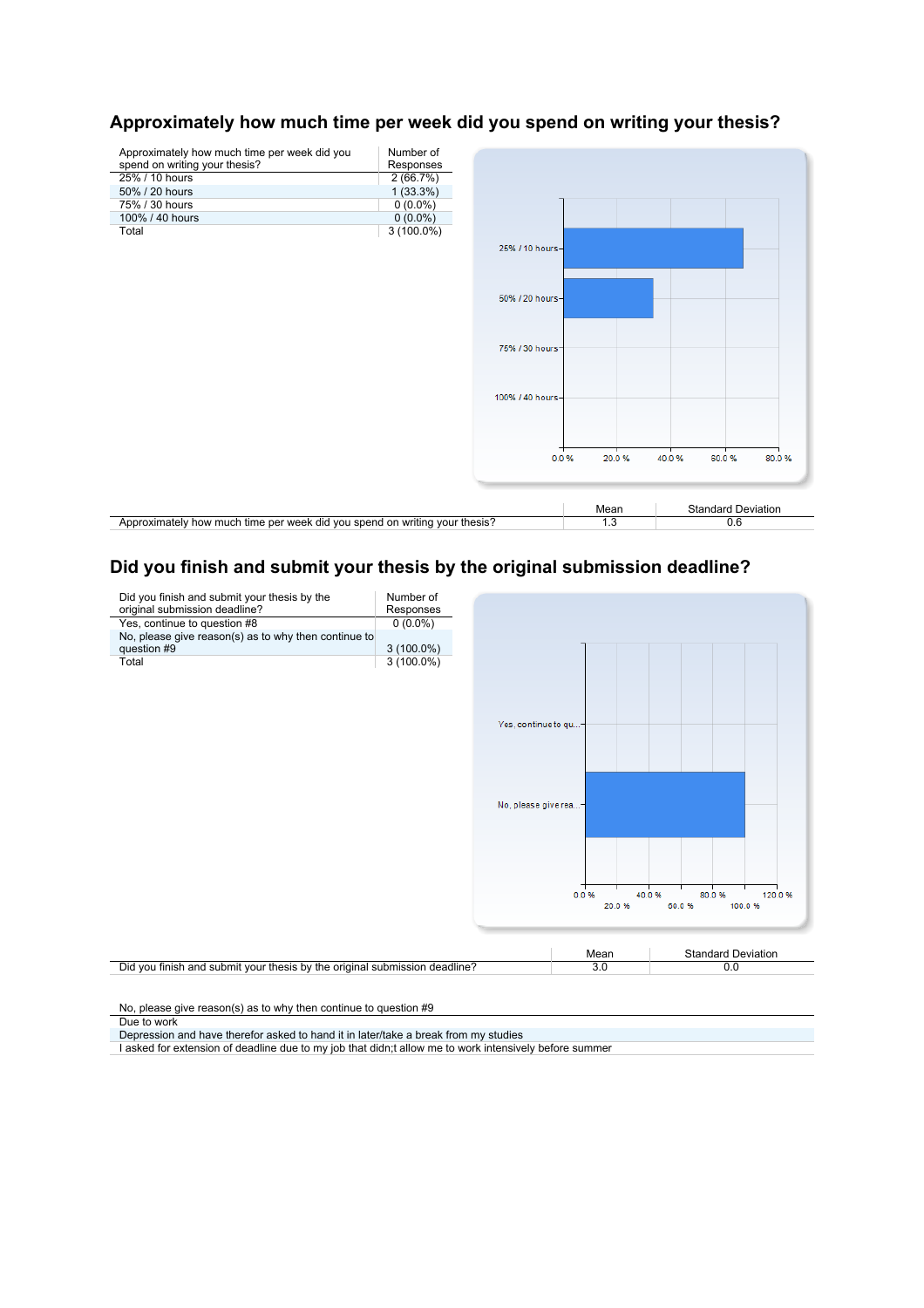# **ASSESSMENT**

### **The assessment criteria ("Guidelines" folder in Luvit) were clear and issued in good time**



# **I understood what was expected of me in terms of fulfilling the assessment criteria**

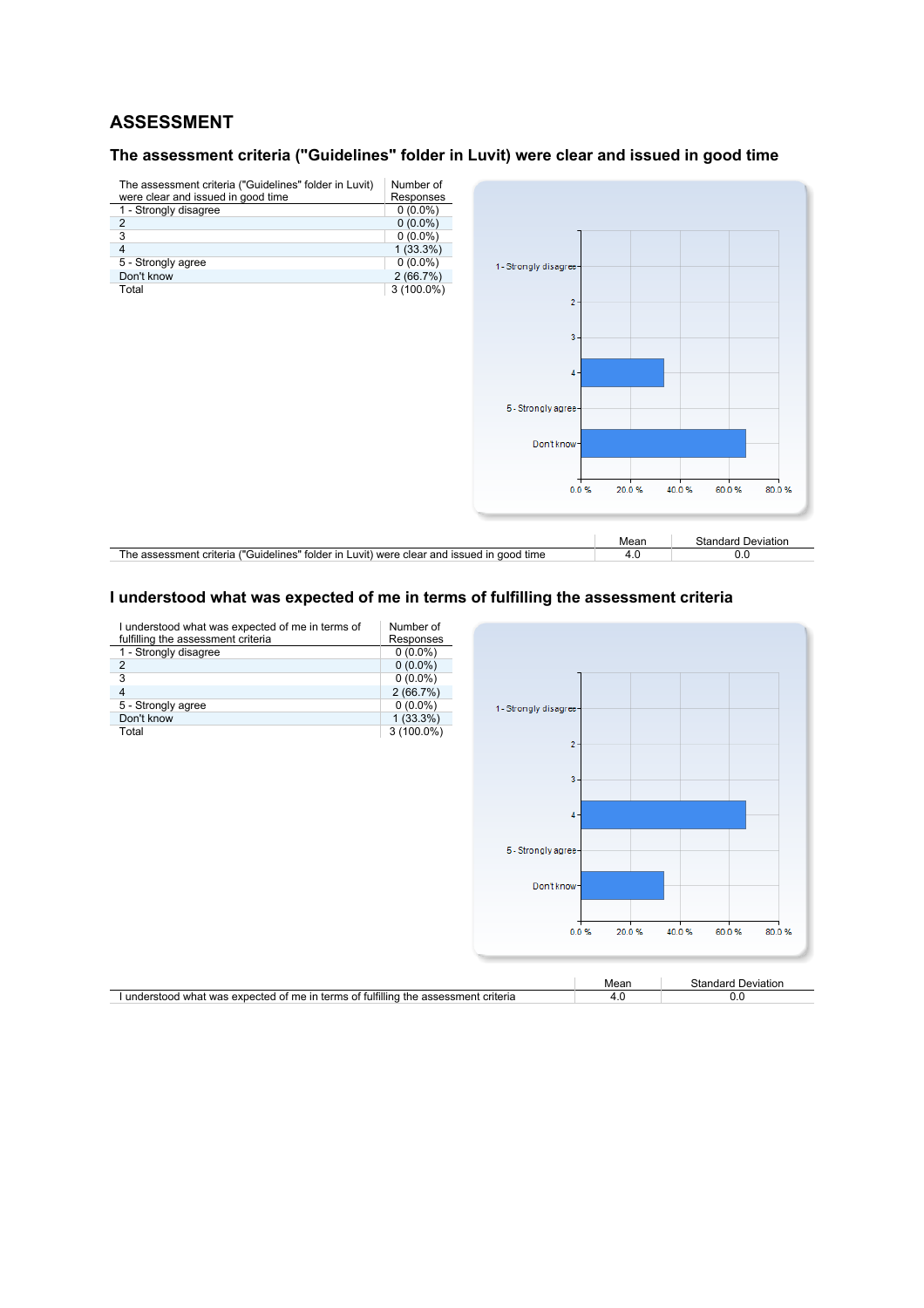

#### **The assessment feedback (from supervisor/examiner) were provided in good time**

#### **The assessment feedback was useful and helped me understand how I can improve**

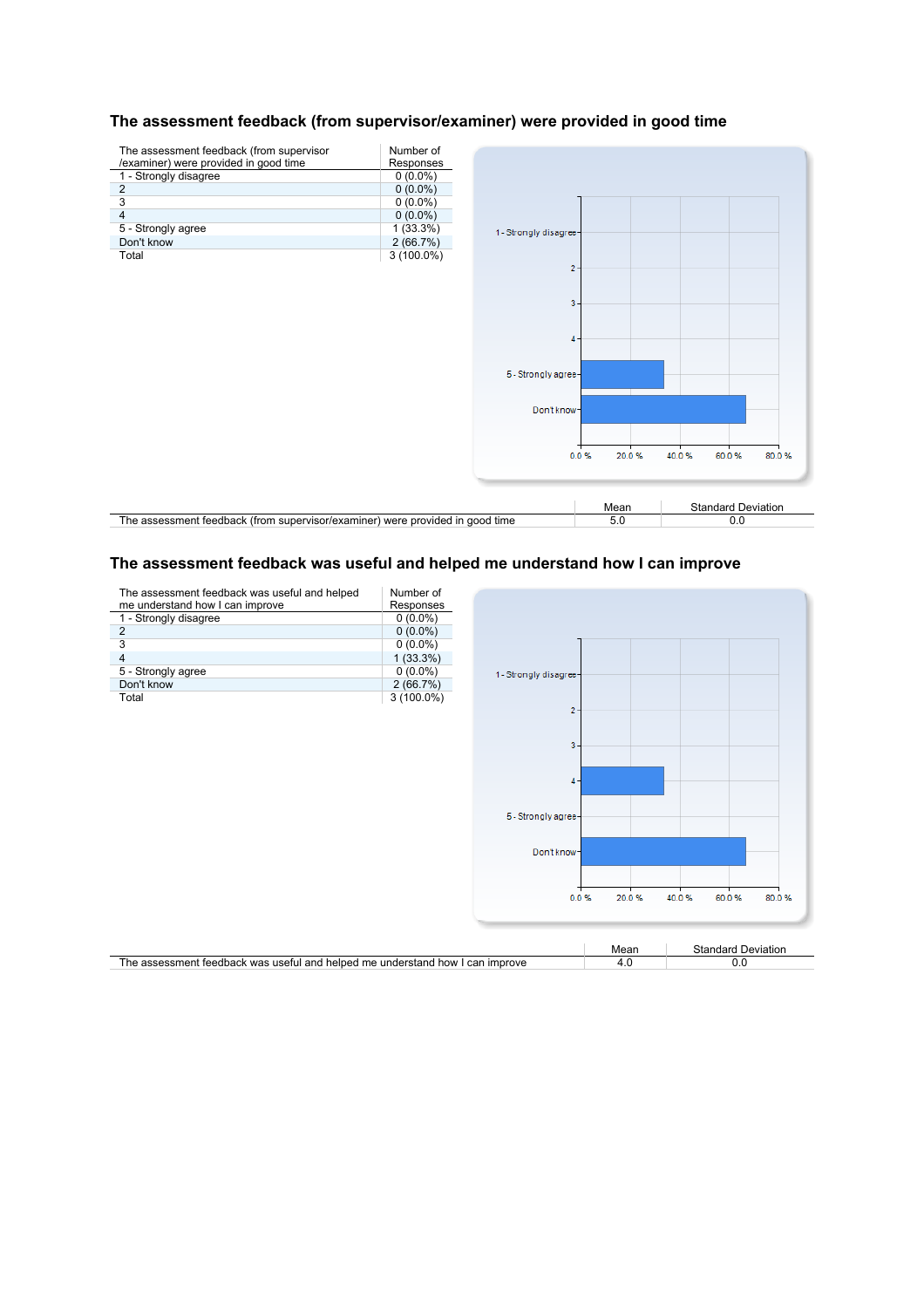# **OVERALL EVALUATION OF THE SELA PROGRAM**

# **Overall I was satisfied with this program**



#### **I would recommend this program to another student**

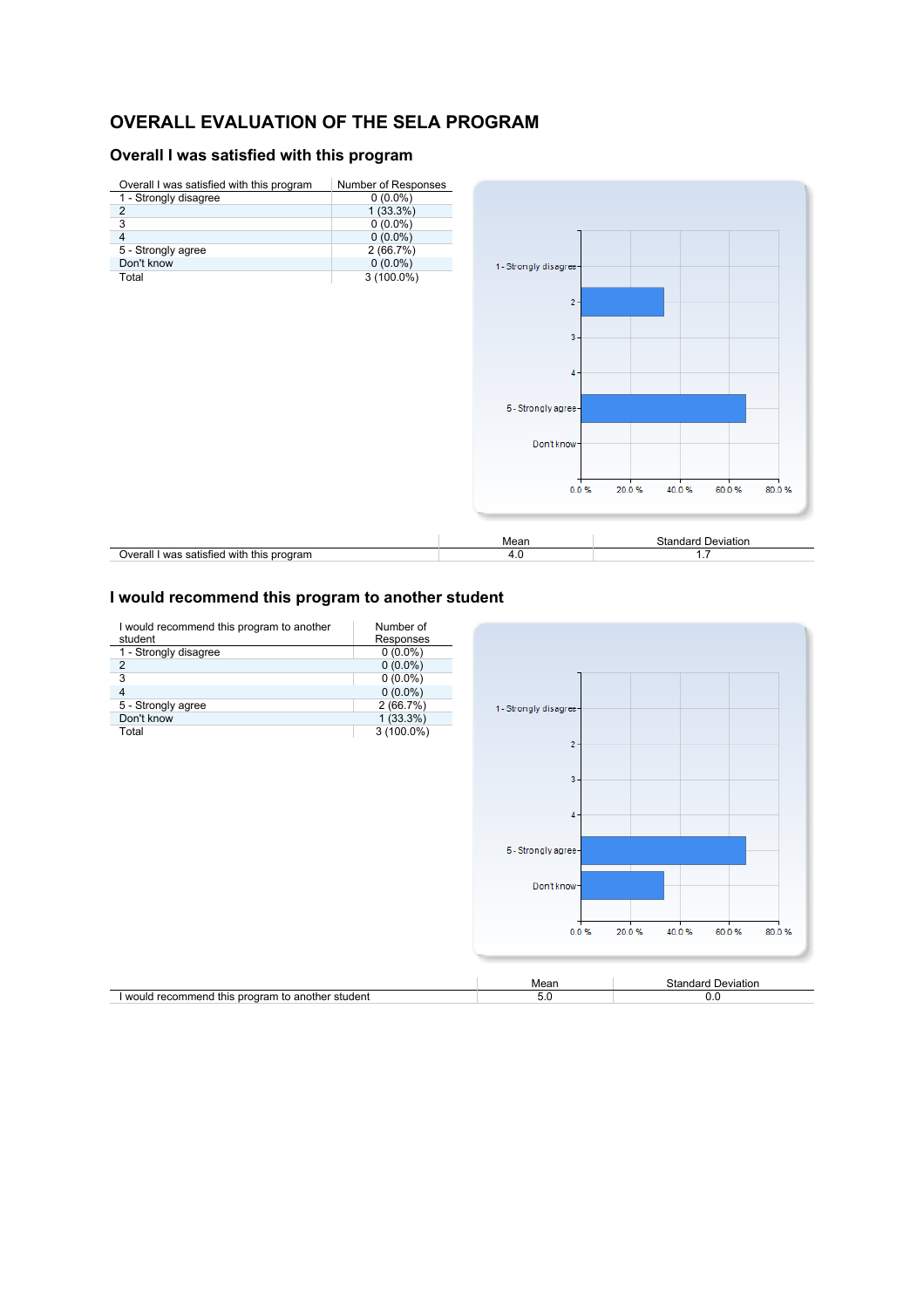#### **The courses/modules within the program stimulated my interest in the subjects addressed**

| The courses/modules within the program stimulated                                       | Number of    |                        |               |                           |
|-----------------------------------------------------------------------------------------|--------------|------------------------|---------------|---------------------------|
| my interest in the subjects addressed                                                   | Responses    |                        |               |                           |
| 1 - Strongly disagree                                                                   | $0(0.0\%)$   |                        |               |                           |
| $\overline{2}$                                                                          | $0(0.0\%)$   |                        |               |                           |
| 3                                                                                       | $0(0.0\%)$   |                        |               |                           |
| 4                                                                                       | $1(33.3\%)$  |                        |               |                           |
| 5 - Strongly agree                                                                      | $1(33.3\%)$  | 1 - Strongly disagree- |               |                           |
| Don't know                                                                              | $1(33.3\%)$  |                        |               |                           |
| Total                                                                                   | $3(100.0\%)$ |                        |               |                           |
|                                                                                         |              | $2 -$                  |               |                           |
|                                                                                         |              |                        |               |                           |
|                                                                                         |              | $3 -$                  |               |                           |
|                                                                                         |              |                        |               |                           |
|                                                                                         |              |                        |               |                           |
|                                                                                         |              | $4 -$                  |               |                           |
|                                                                                         |              |                        |               |                           |
|                                                                                         |              | 5 - Strongly agree-    |               |                           |
|                                                                                         |              |                        |               |                           |
|                                                                                         |              |                        |               |                           |
|                                                                                         |              | Don't know-            |               |                           |
|                                                                                         |              |                        |               |                           |
|                                                                                         |              |                        |               |                           |
|                                                                                         |              | 0.0%                   | 10.0%         | 20.0%<br>30.0%            |
|                                                                                         |              |                        | 5.0%<br>15.0% | 35.0%<br>25.0%            |
|                                                                                         |              |                        |               |                           |
|                                                                                         |              |                        |               |                           |
|                                                                                         |              |                        |               |                           |
|                                                                                         |              |                        | Mean          | <b>Standard Deviation</b> |
| The courses/modules within the program stimulated my interest in the subjects addressed |              |                        | 4.5           | 0.7                       |

#### **I was able to achieve the learning outcomes specified in the program outline**



# **What did you most like about the SELA program?**

What did you most like about the SELA program?

It was very flexible and easy to follow despite my job.

Interesting and diverse subjects. The programme has prepared me well for further studies/research within the field. Support from my thesis supervisor was excellent. I am overall very satisfied with my experience with SELA. **Theory**